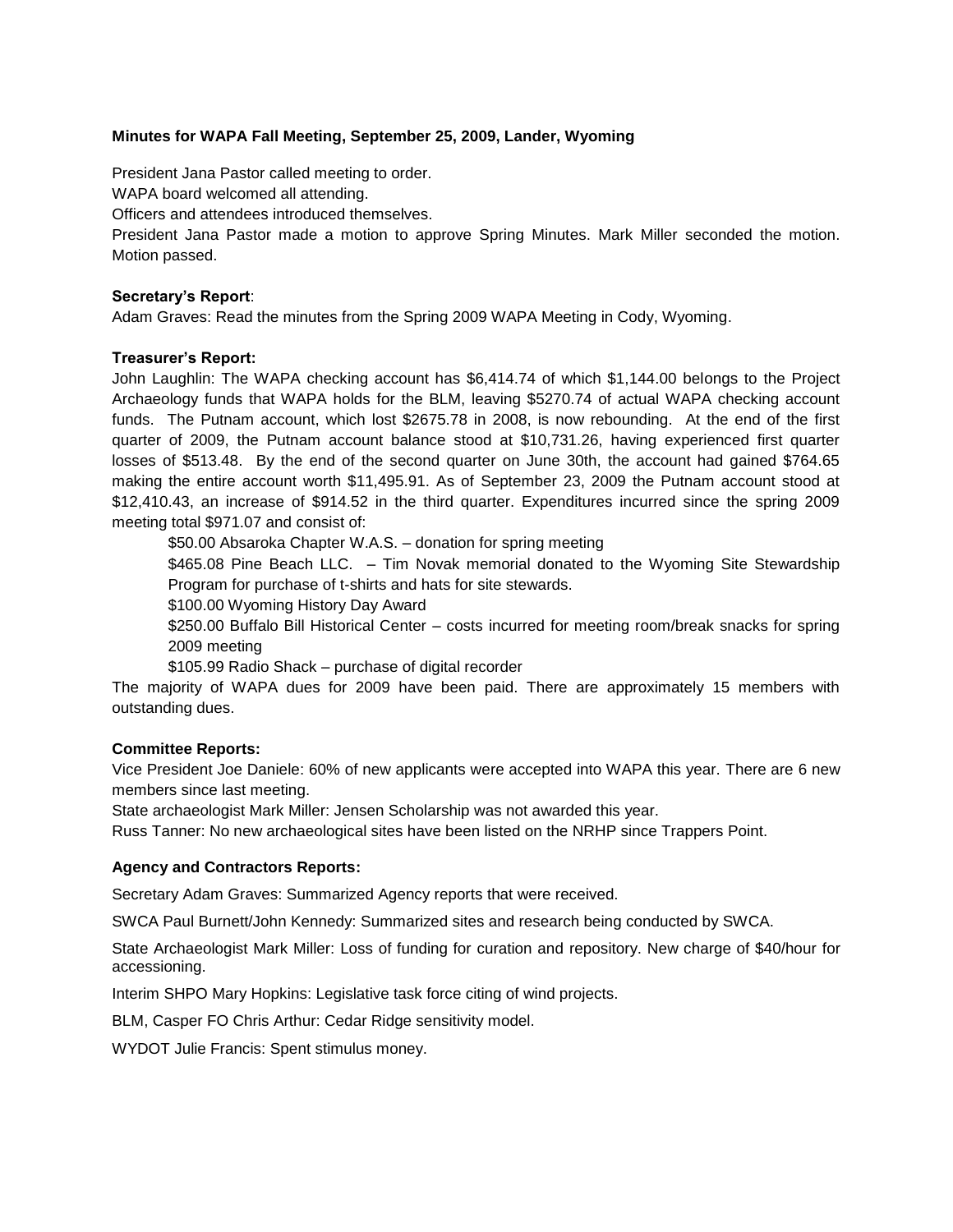## **Old Business:**

Treasurer John Laughlin: Website: Dan Bach and John Laughlin continue to work together on the joint WAS/WAPA website available at http://www.wyomingarchaeology.org. Dan Bach has put in about 60 hours of his own time building the website while Laughlin has spent approximately 25 hours gathering content, which Bach has added to the website. Sam Trautman is currently looking into transferring the list serve to the new website. As of today, all WAPA content has been transferred to the new site except for the list serve. Bach and Laughlin primarily have been concerned with getting the content transferred over and will continue with design changes (i.e. pictures, logos etc…) once all content is up and running. Danny Walker continues to work on scanning in the past issues of the Wyoming Archaeologist, which will be available on the W.A.S. portion of the website. Danny says that all past issues except for the past ten years will be available as pdf"s. Any suggestions on additional content, pictures, etc., would be greatly appreciated.

# **New Business:**

President Jana Pastor: WAPA meeting minutes are now being recorded and should be disseminated via the Wyoming Archaeologist and a podcast.

President Jana Pastor: Suggested Spring 2010 Topic as geoarchaeology and everyone agreed that this was a good idea. Julie Francis volunteered to moderate the topic.

BLM, Kemmerer FO Lynn Harrell: Suggested Fall 2010 Topic as game drives and traps, and a meeting in Kemmerer. Julie Francis made a motion to accept this offer and the motion was seconded and passed.

**Break ---------------------------------------------------------------**

Projectile point discussion and presentations ensued.

Meeting adjourned.

## **Attendance**

Drucker, Dave Vlcek, Anne Dowd, Chris Arthur, Kierson Crume, Paul Burnett, John Kennedy, Richard L. Currit, Rory Becker, James Lowe, Julie Francis, Marty Rogers, Mark E. Miller, Danny Walker, Mike Bies, Douglas Kullen, Elaine Hale, Mary Hopkins, Bob Martin, Craig Bromley, Scott McKern, Lynn Harrell, Russell Tanner, Paul Sanders, Ranel Capron, Jacquelin St. Clair, Karina Bryan, Krystal Hazen-McCreary, John Albanese, Anne McKibbin, Adam Graves, Lance Buns (Joe Daniele), John P. Laughlin, Darlene Conrad, Jana Pastor, Steve Sutter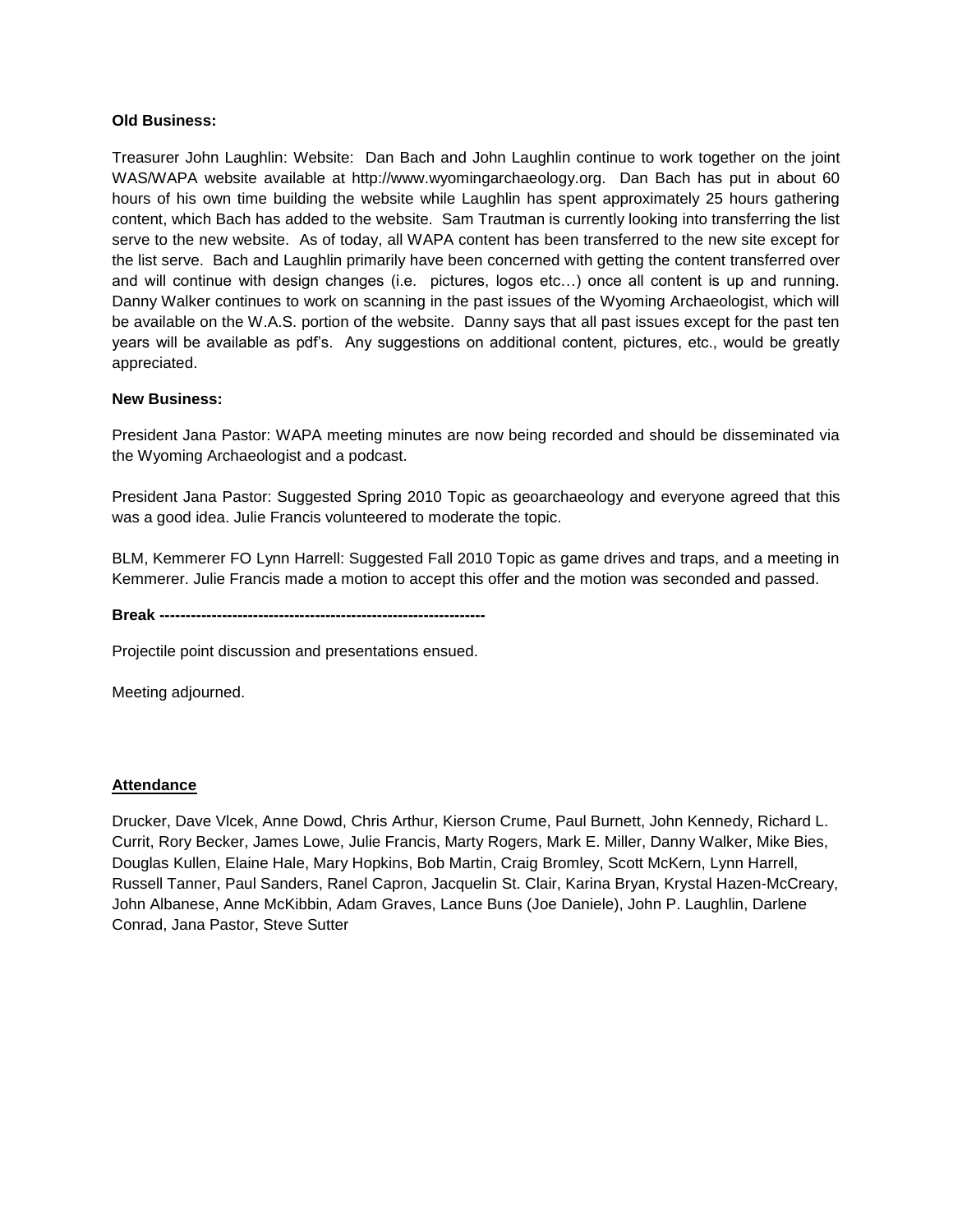## **Agency/Contractor Reports**

Office of the Wyoming State Archaeologist - Archaeological Survey (sent by Paul Sanders)

This summer"s fieldwork included work on Wyoming Department of Transportation, Wyoming Army National Guard, State Parks, US Forest Service, and National Park Service (Yellowstone). Work in Yellowstone focused on a second year of fieldwork searching for archaeological sites related to the 1877 Nez Perce Trail by Dan Eakin. A site with an early fur trapper component and one of Gen Oliver Howard"s 1877 military camps were the primary finds.

This past summer, OWSA"s Richard Adams, accompanied by students and volunteers continued work at the High Rise Village site in the Wind River Range and began documentation of four other alpine village sites. All of these villages are above 10,200 feet above sea level and are located where the sub-alpine whitebark forest gives way to the alpine zone. The artifact assemblages are characterized by Late Prehistoric arrowheads like side and tri-notched, Rose Spring and Cottonwood Triangulars. Manos are always present and there is a rough one-to-one correspondence between the number of manos and the number of lodges at a village. Three villages have clay pottery, but not steatite bowls. One radiocarbon date from the High Rise Village is older than all but two of the radiocarbon dated alpine villages in the Great Basin. More radiocarbon dates from alpine villages will be presented at the RMAC and Plains Conferences.

The pottery is Intermountain Ware in that it is plain, grey to brown, grit tempered, undecorated, and low fired; however, two vessels have a double curve, suggesting a constricted neck of some sort. Refits have not been attempted.

For the last three years Dave Reiss and Dan Wolf have supervised crews surveying the Wyoming Army National Guards newly acquired land called the Gray Rocks Ranch. The project area includes about 22,000 acres west of and adjacent to the WYARNG South Training Area. The area is southeast of the North Platte River and immediately north of the Laramie River or now Gray Rocks Reservoir. So far about 15,000 acres have been surveyed. This new area has been in private land ownership until the National Guard purchased the area so it is relatively free of any major impacts. So far the area has yielded some 277 stone circles some with associated stone cairns and some unidentified rock alignments. A few circles are extremely large with diameters up to 11 meters. The stone circles vary from single stone circles, to a large complex on the edge of a tall ridge consisting of 75 circles. The average grouping is about 5-12 circles. One circle is located on top of a prominent butte with a depression within the circle and two linear single stone lines extending about 40 meters, one to the south and one to the west. Initially, this circle was identified as a possible eagle trap, but could represent numerous other spiritual associations. Another circle is called the "Perfect Stone Circle" based the apparent extreme care taken to build the feature and the fact that it was made from a single row of contiguous rocks. Professionals viewing this circle agree that they have never seen such a well built circle. Currently, it is thought this circle represents a prehistoric component rather than a recent historic manufacture based on lithic remains present, and other nearby stone circles. Unlike other adjacent National Guard properties, this area does not contain any large natural occurrences of chert or quartzite and thus, the lithic scatters are generally less dense and smaller in lithic numbers than those found on the other National Guard properties. A few larger lithic scatters do exist which may suggest the groups were returning from some of the stone quarries located several miles to the northeast while the smaller lithic scatters may indicate the groups which had not yet been to these stone quarries. The area seems to have a relatively large number of stone alignments which may represent religious or other spiritual connotations. Numerous segments of the Oregon Trail have also been identified including two limestone kiln remains thought to have been operated by soldiers from Fort Laramie around 1849.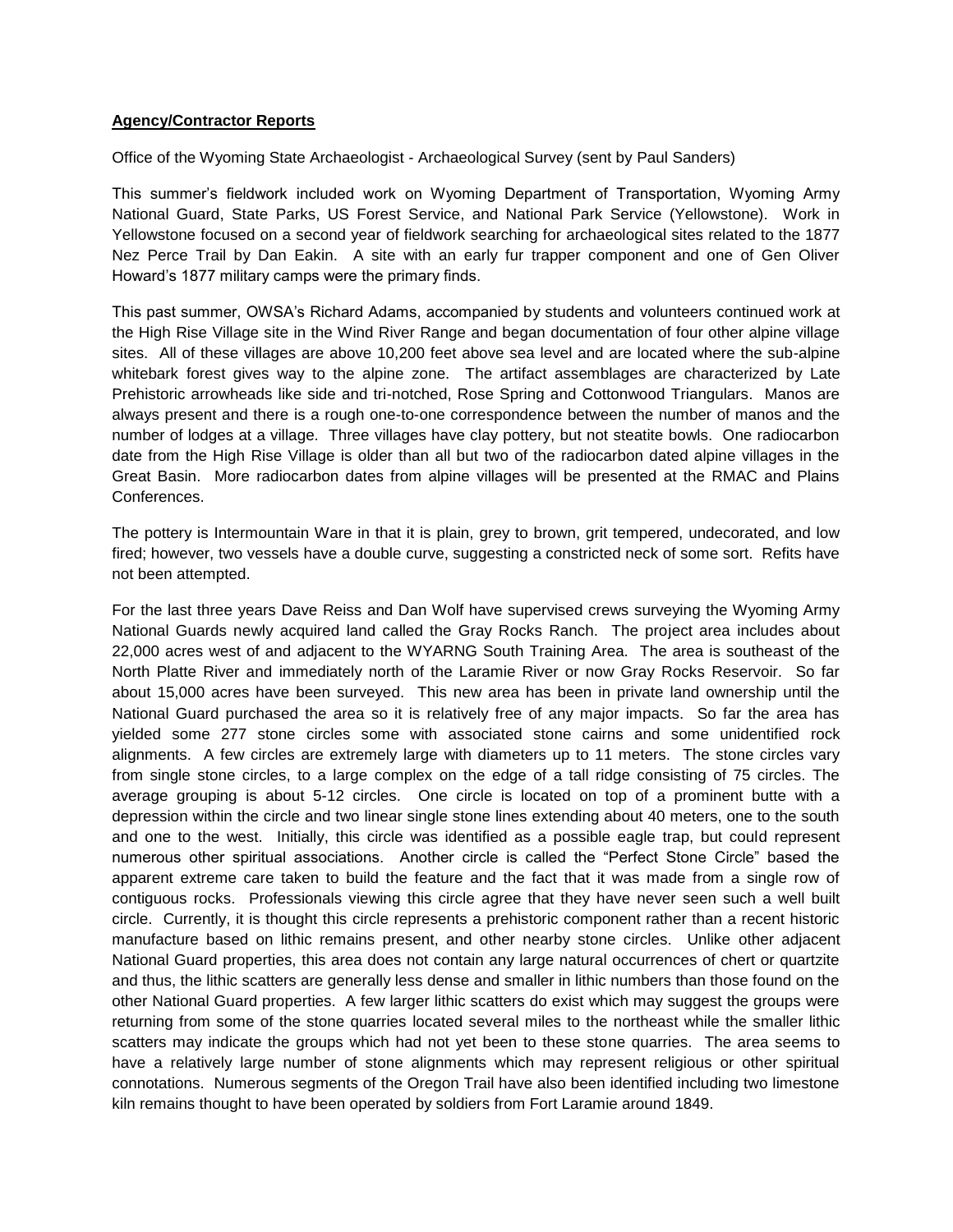Finally, a cache of 18 stone scrapers was identified on a previously recorded site in the North Training Area as a result of a small disturbance from a tire track made on wet ground. The scrapers were in a tight grouping within a 10 cm wide by 17 cm long by 5-10 cm BS. The scrapers are of different sizes and raw material types, but generally are 5-15 cm in size. Since this cache was within the sod level, it is unknown if these were deposited prehistorically or were deposited by an early pot hunter or collector of the site. No formal excavations have, as yet, been conducted.

Elaine Skinner Hale, Archeologist with the Branch of Environmental Quality, RPA

Yellowstone has been, and still is a very busy place this season. The University of Montana Archeological Field School conducted survey and National Register testing on Swan Lake Flats and identified several new precontact and historic sites and expanded the boundary and tested several known sites. The field school then moved to the north end of Yellowstone Lake and completed site documentation of known sites and conducted survey along the lake terraces. Field School Leader, Dr. Douglas MacDonald will present this year"s findings at the Plains anthropological Conference in Norman, OK.

Dan Eakin, the Office of the Wyoming State Archeologist, continued the Nez Perce Trail Archeological Survey locating a camp where General Howard rested his troops and wagons on his pursuit of the Nez Perce over Mary Mountain. He investigated several other areas in the Hayden Valley and the Pelican Valley. Dan will return next year to continue the investigations.

Paul Sanders, the Office of the Wyoming State Archeologist Chief, finished archeological survey in the Old Faithful developed area and near Mammoth Hot Springs in support of the park's comprehensive planning efforts. The crew located a stone quarry where it is believed that the stones of the Fort Yellowstone NHL building in Mammoth were cut by Scottish stone masons.

Bob and Betty Lou Rosenberg, in association with the OWSA, are conducting field documentation and archival research of the views and paths of the Grand Canyon of the Yellowstone River. The park is proposing a Historic District for these colorful walks, paths and views.

Clayton Fraser has gotten the park's Mission 66 historic context project well underway this summer with site visits and lots of archival research.

The 16 bridges constructed during that era were added to the project as well as a re-evaluation of the Canyon Cabins area within the context of the entire park Mission 66 program. The time-line for the project has been extended with these additions.

The many small project such as back-country trail reroutes, work on buried utilities, buried fuel tank remediation, etc are too numerous to identify here.

State Parks & Cultural Resources Commissioners Update, July 27, 2009, SHPO/OWSA (From Mary Hopkins and Mark Miller)

I. 2009 Centennial Farm and Ranch. Please mark your calendar and plan on attending the Centennial Farm and Ranch celebration at the Wyoming State Fair on August 15th. The event starts at 11 a.m. at the Pioneer Museum followed by a BBQ picnic. The Arts Council will be dedicating a new sculpture also this day. Our congressional delegation will be participating and many other elected officials. This is a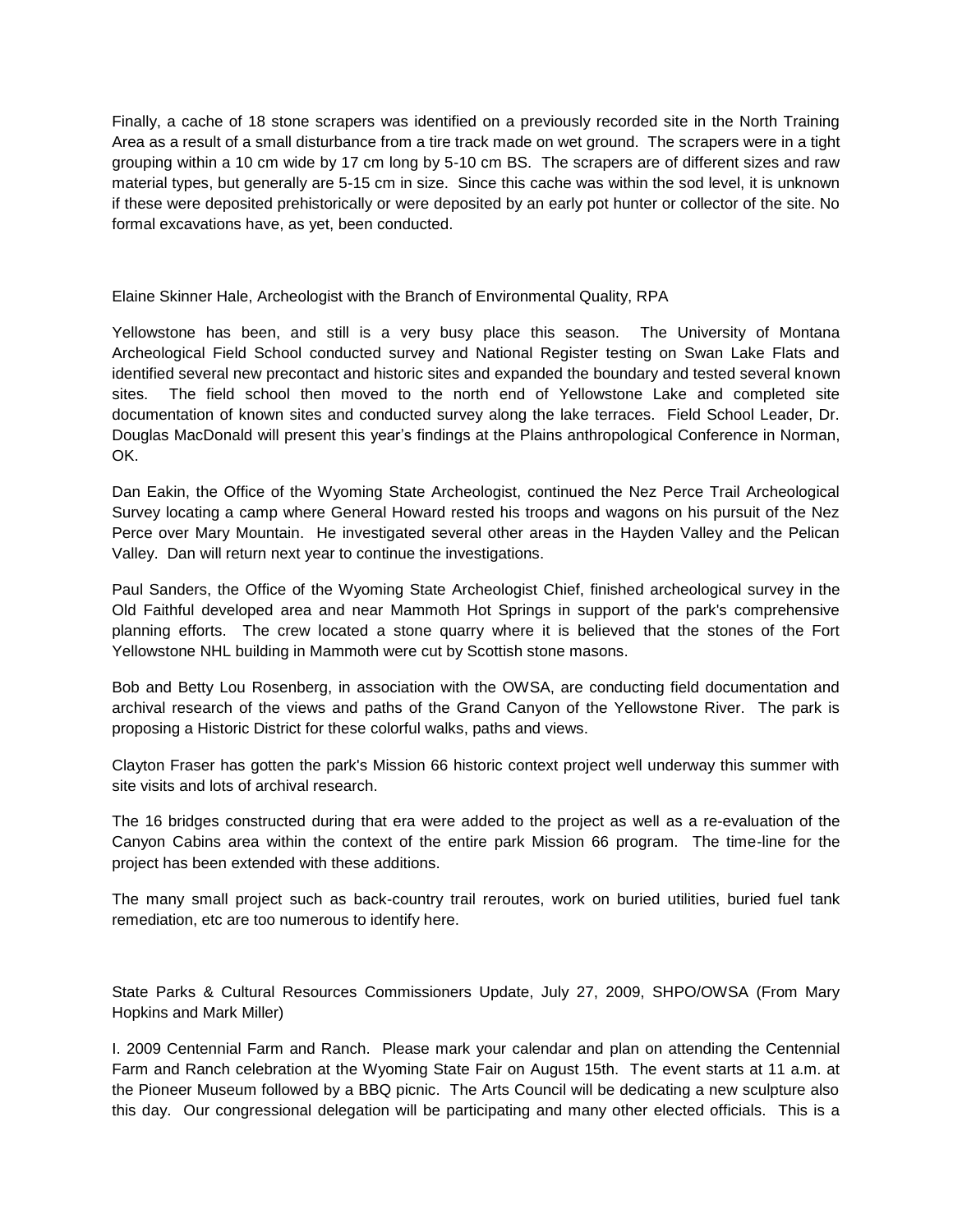special event and we would love to have all commissioners attend! Lunch is on the Farm Bureau and Department of Agriculture.

II. 2008 Centennial Ranch Yearbook. The 2008 Centennial Ranch Yearbook is being printed and will be available at the celebration. Please contact Nancy Weidel if you are interested in previous editions or would like to receive a copy.

III. Gateway West. SHPO met with the Governor's office, BLM, URS and Tetra-Tech on the Gateway West power line DRAFT Administrative EIS. Various routes are under consideration and historic properties are being identified and taken into account. Major stress points include potential effects to the National Historic Trails, routing around Fort Fred Steele and a proposed route through the Laramie Peak area. SHPO is working closely with BLM and the Governor"s office to develop routes which have the least effect on cultural resources. We will also be involved in the negotiation of a Programmatic Agreement involving the BLM, the Advisory Council on Historic Preservation, the Idaho SHPO, and other interested parties.

IV. Historic Architecture Fund. The Historic Architecture Assistance Fund has assisted seventeen property owners for a total of \$64,500 to date. In partnership with the Wyoming Main Street program, there have been a total of thirty grants for a grand sum of \$119,000. Both programs have \$100,000 for the biennium. In the past, SHPO had been criticized for not having architectural expertise on staff and this funding allows our office to provide these services to Wyoming property owners without having to have permanent staffing. We have five architectural firms under contract which allows us to select a consultant near the project or someone who has specialized expertise. There is still time to apply to receive this assistance from this program. Please spread the word about this effort and if you are interested in applying, please contact Betsy Bradley.

V. Living Upstairs in Wyoming. The Living Upstairs Workshop held in Sheridan in early May attracted a larger than expected attendance. The attendees included folks that have not formerly attended our events and included realtors and property owners. Linda Fabian represented the Commission and the Wyoming State Historical Society at the event. An awards banquet was held at the Sheridan Inn with Representative Rosie Berger as the MC. SHPO presented the "Outstanding CLG" award to the City of Casper.

VI. Wyoming Association of Municipalities. Our presentations on critical collaborations around building codes and sustainable issues and historic buildings drew record attendance at WAM. The effort to reach out to building code officials throughout Wyoming was successful and we will continue to work to understand one another"s requirements. Betsy Bradley and Kara Hahn represented SHPO at WAM this year. Please pass the word to your city manager, engineer, planner, etc. that this information is available from SHPO about historic buildings.

VII. BIA and Tribal Outreach. Work proceeds on a Programmatic Agreement between the SHPO, BIA, Northern Arapaho THPO, and Eastern Shoshone tribe on the upgrade of the irrigation system on the Wind River Reservation. Mary Hopkins and John Laughlin met with BIA and tribal officials to discuss mitigation. The ACHP has been invited to participate by the BIA. The agreement should be finalized in the near future and is the first PA developed with the BIA and THPO involvement on the Wind River Reservation.

VIII. Mine Byways/Monuments and Markers. Significant progress has been made on Monuments and Markers and the Historic Mine Trail and Byway System.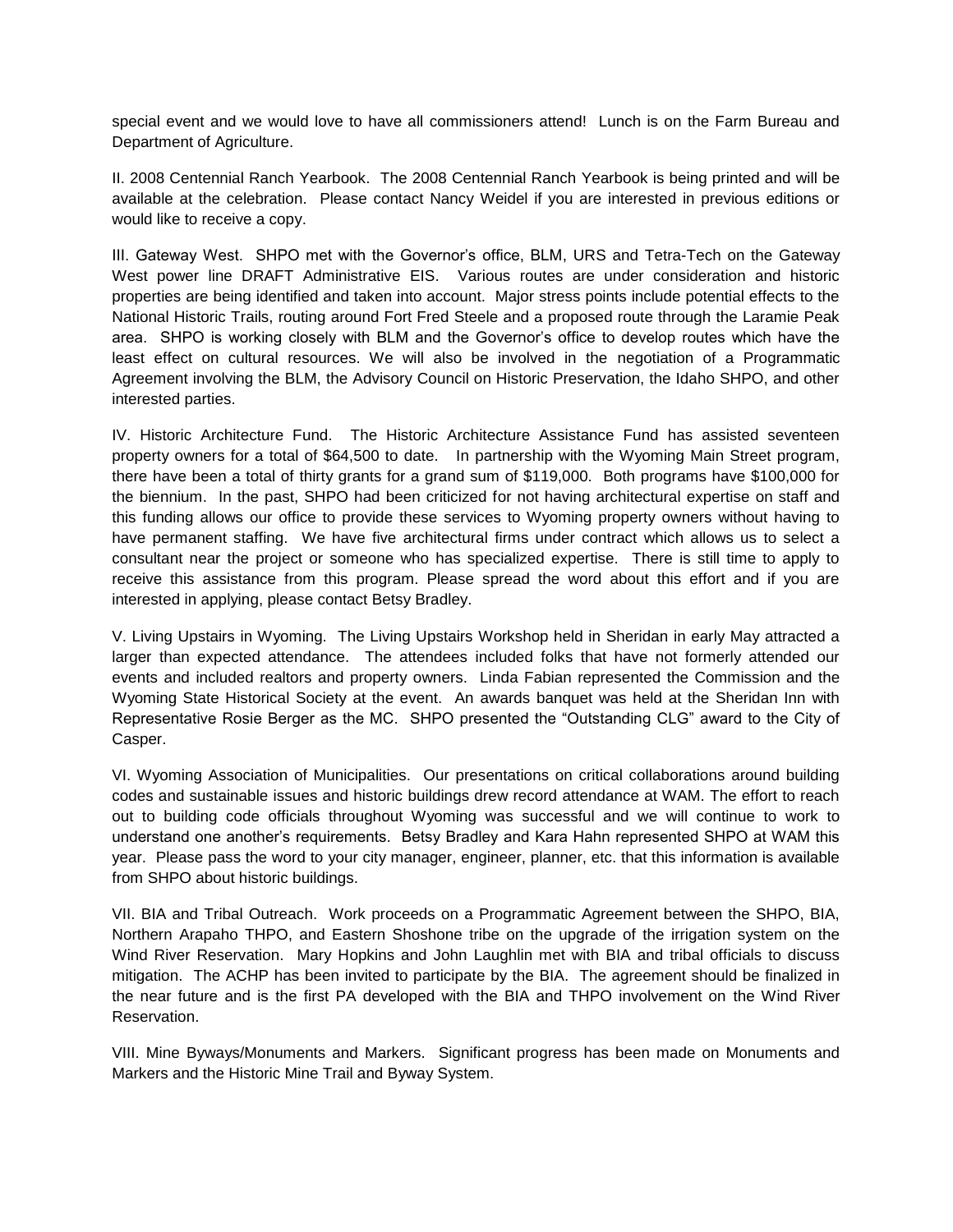The interpretive plan for Olinger"s Overlook (soon to be renamed) is complete. The database upgrade is on schedule to be completed by the end of the year.

Consultation with the Eastern Shoshone and Northern Arapahoe on sign text is underway. Laura Nowlin has been in contact with members of the previous Mine Byway Commission and has completed a plan for interpretation along the first Byway. Signs have been ordered and the installation will begin in the next few weeks. Mark your calendar to attend the sign dedication at the Carissa Mine Property on September 10 at 3:00 p.m. We will then drive the byway and meet in Lander for dinner. Please RSVP to Laura Nowlin if you would like to join us for dinner. 307-777-6179.

IX. Cemetery Workshop. A free workshop on stone preservation will be held in Casper at the Highland Cemetery on July 30 from 9 A.M. TO 4 P.M. this is part of the Monuments and Markers Stewardship Program. A gravestone conservator will teach techniques in conserving, stabilizing, and cleaning gravestones and demonstrate how to join broken gravestone fragments with the correct materials and how to re-set stones. For more information, log onto WYOSHPO.ORG OR CALL 307-777-6179.

Travel and Tourism Sign workshop. Laura Nowlin presented at Travel and Tourism sign workshops (May 13, June 8, June 30)

X. National Register Review Board Meeting: The next Review Board meeting is scheduled for September 10 and 11, 2009 at South Pass City State Historic Site. In addition to the meeting and tour of South Pass City Historic Site, we also plan to celebrate the opening of the "Gold Flakes to Yellowcake Historic Mine Trail" as the first installed Historic Mine Trail Byway. There will be a sign dedication at the Carissa Mine and the board will travel the Byway from South Pass City to Waltman, Wy.

XI. National Register of Historic Places Listings

The National Park Service listed the following four properties on the National Register of Historic Places.

Weston County - Newcastle Commercial District, Newcastle Listed on 4/21/09

The Newcastle Commercial District is nominated because the 23 buildings are related to the late nineteenth and early twentieth century growth and commercial development of the county seat. The district retains the flavor of a small early-to-mid twentieth century American downtown with a concentration of diverse commercial and public buildings clustered along its main street.

Natrona County - Odd Fellows Building, 136 S. Wolcott Street, Casper Listed on 6/18/09

The modern Odd Fellows Building was touted as contributing to and representative of Casper"s progress in 1952 at the height of the post-World War II building boom at the time that the city was developing as a major commercial center. The forward-looking design represents Jan Wilking"s approach to mid-twentieth century building design in small western cities: modernity that was not extreme or radical.

Sublette County - Sommers Ranch Headquarters Historic District, 734 Co. Rd. 23-110, Pinedale vicinity Listed on 6/18/09

The Sommers Ranch Headquarters Historic District is a representative example of the numerous modest ranches of the upper Green River Valley basin. Today, the ranch remains in operation on the land originally settled by the Sommers. The meadows, ditches, corrals and outbuildings they established in 1908 are still in use and have been maintained or improved for over 100 years. Brother and sister are what their grandparents and parents were: small, well-respected ranchers, the backbone of a ranch, a community, and Wyoming.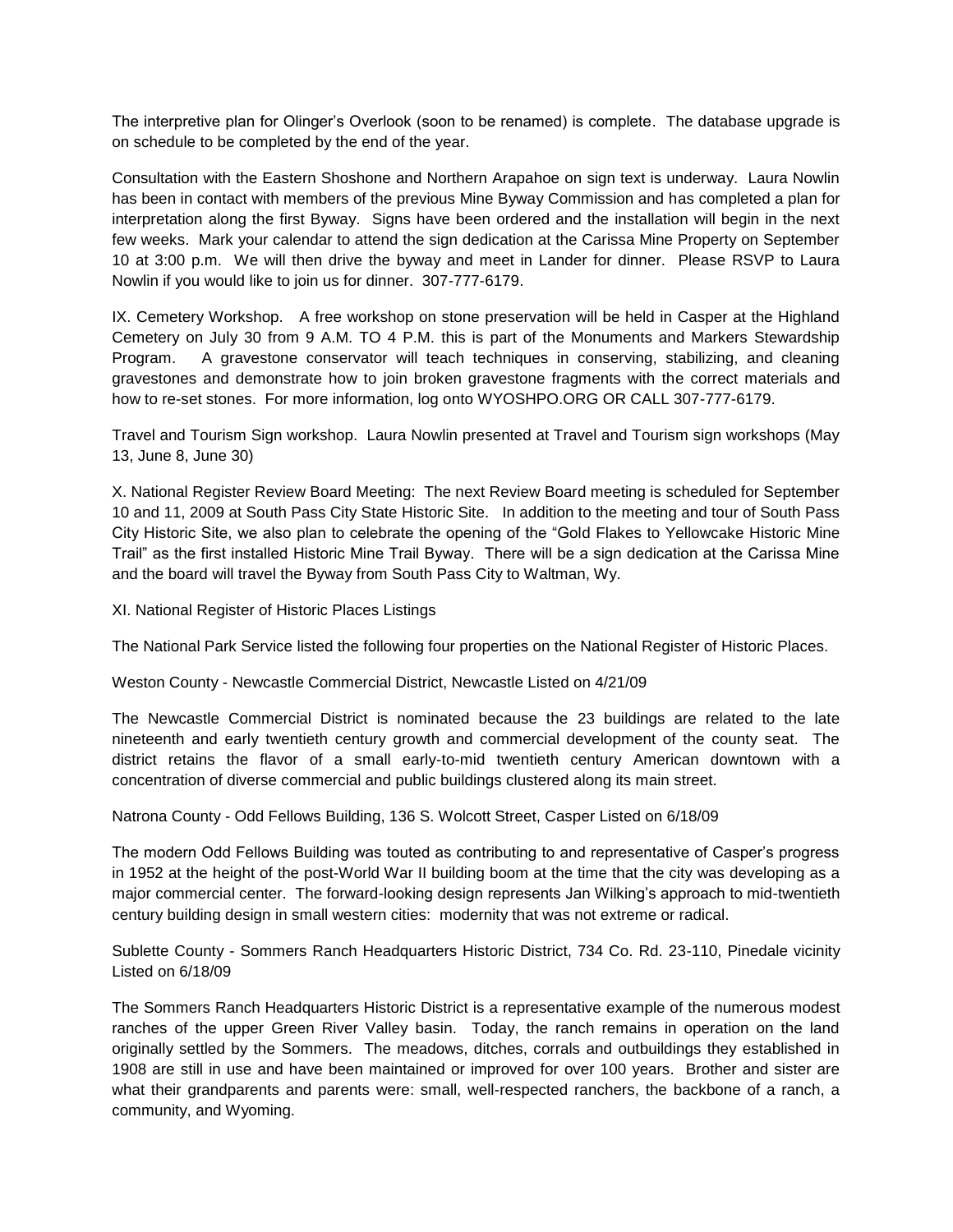Laramie County - Crow Creek--Cole Ranch Headquarters Historic District, 1065 Happy Jack Road, Cheyenne vicinity Listed on 7/14/09

The Crow Creek/Cole Ranch Headquarters Historic District, with its distinctive buildings, irrigation ditch, grazing lands, and irrigated hay meadow, represents cattle ranching in southeastern Wyoming during the period between 1879 and 1972. The property, developed by Andrew Gilchrist during the early cattle bonanza years of the 1870s, represents both that era as well as the Cole family ranching operation, which was characteristic of stock raising in Laramie County. The 1890 bank barn is eligible as a noteworthy example of a bank barn with stone basement and upper level designed for hay storage.

XVI. Upcoming nominations. Staff toured the Green River Drift Stock Trail and is considering nominating the property to the NRHP. Upcoming nominations include the Finley Site, the Sheridan Fairgrounds, the Headquarters Cabin, and the Laramie University Neighborhood. Contact Kara Hahn if you are interested in any of these nominations or would like to attend the board meeting.

XVII. Torrington Downtown. Kara Hahn, Nancy Weidel, and Betsy Bradley met with a group of downtown property owners in Torrington on July 14 in response to a request from Roger Huckfeldt, who attended the Sheridan Workshop. SHPO staff presented information on forming a Certified Local Government, the National Register of Historic Places, and using tax credits for rehabilitating downtown buildings. The group toured the blocks of downtown Torrington and talked about storefronts. Subsequently, a Historic Architecture Assistance Grant was awarded collectively to six property owners in Torrington for conceptual storefront redesign work. The initiative in Torrington is the result of the collaboration between the Main Street Program and SHPO.

XVIII. Simpson Ridge Wind Farm. Staff is working closely with Horizon Wind Energy to site a large scale wind farm near the historic town site of Carbon and the Carbon cemetery. This project is not a federal undertaking, however will be reviewed by the Industrial Siting Council. Visual impacts to this property cannot be avoided and the company is working to provide assistance to the Cemetery Association as well as other public products. This project maybe put on hold due to Sage Grouse issues in Wyoming.

XIX. Context Development. Draft documents are being reviewed of the Military Context (WWI- Cold War), Historic Schools, and Ranching, Homesteading, and Stock grazing. An RFP for the New Deal Context is being circulated for bid. Contact Judy Wolf if you are interested in these documents at 307-766-5366.

XX. Resource Management Plans. Buffalo, Lander, and Big Horn Basin BLM resource management plans are all in progress. SHPO is a cooperator and is working closely with BLM and other state agencies to insure cultural resources are addressed during the planning process. All are running concurrently and the schedule is tight to provide comment and attend meetings.

XXI. WAAM Proclamation. Governor Freudenthal will sign the Wyoming Archaeology Month Proclamation on August 26th at 10 a.m. in his office. Please consider attending this event and plan on attending the WAAM speaker in September (TBA).

XXII. Wind Conference. The Governor"s office is sponsoring a Wind Conference at the University of Wyoming on August 13th and 14th. Mary Hopkins, Jack Palma and Tom Lahti will present on cultural resource issues. The conference agenda is included in this packet.

XXIII. Legislative Subcommittee on Wind. Mary Hopkins will provide information on cultural resource issues during the State portion of the regulatory presentation to the Legislative Wind Task Force. Senator Anderson is the chairman of the committee. The meeting will be held August 26th in Casper.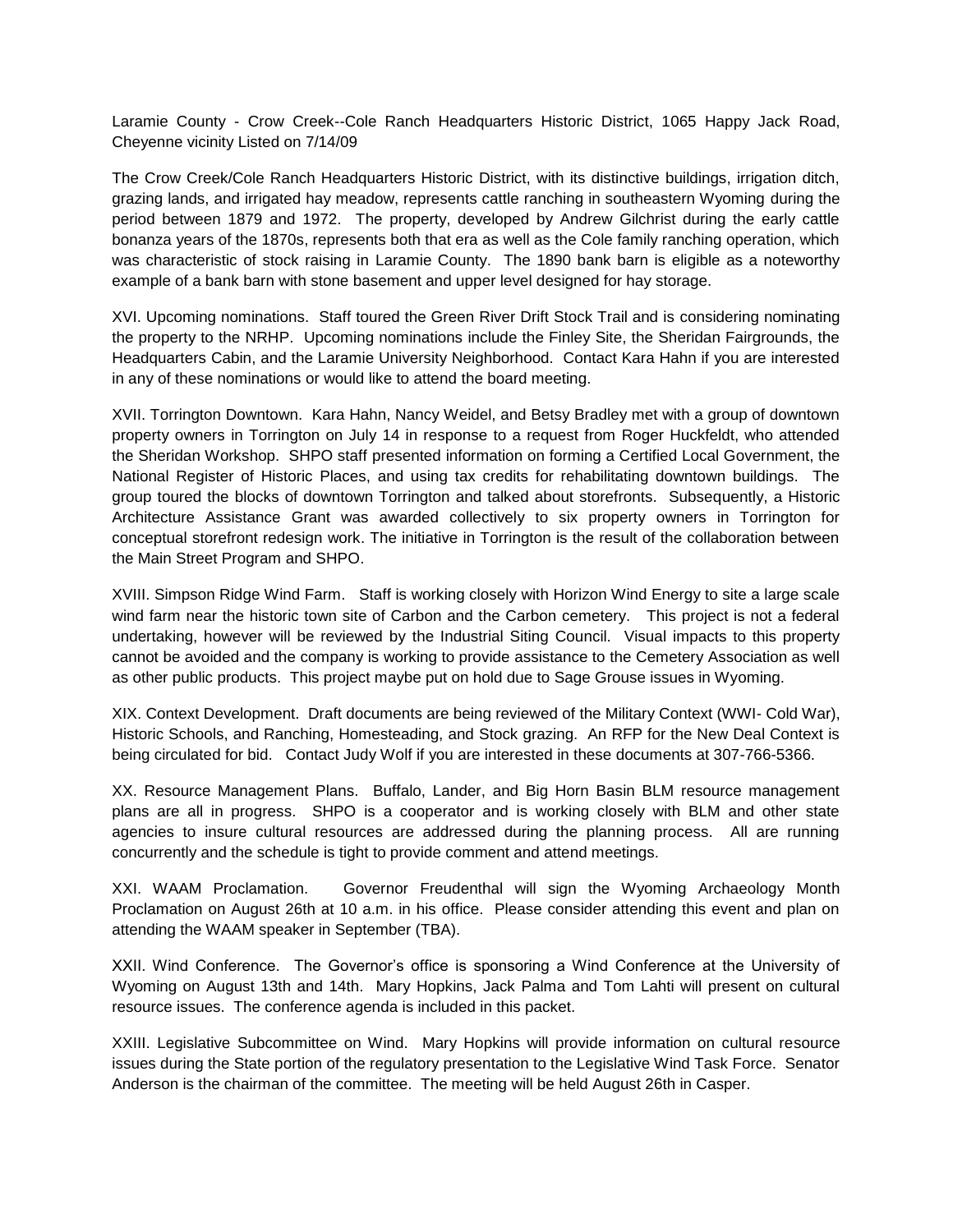XXIV. USFS PA Training. Richard Currit, Laura Nowlin, and Mary Hopkins participated in the training of forest service cultural resource specialists on the implementation of the Programmatic Agreement in Casper. Supervisor training will be held on August 3 for all management staff.

XXV. National Park Service. Betsy Bradley, Kara Hahn and Mary Hopkins will be meeting with staff from Grand Teton and Yellowstone National Park to discuss the implementation of the nationwide PA and the development of state level agreements. We will also be touring proposed projects such as the renovations of Lake Hotel. This is schedule for the week of September 21th, 2009.

XXVI. Cody WAS. On May 19, the State Archaeologist gave a program to the Absaroka Chapter of the Wyoming Archaeological Society on the topic of Military Sites in Wyoming. Fifteen people attended.

XXVII. Bottle Research Group. In the middle of May, Dale Wedel, Office of the Wyoming State Archaeologist (OWSA); along with Dr. Charles Reher, of the University of Wyoming; Teresa Sherwood, of the Wyoming Territorial Prison; Danny Walker, OWSA; and Marty Rogers, OWSA-University of Wyoming Archaeological Repository; provided assistance to researchers from the Bottle Research Group. The group looked at the bottle collections from Ft. Fred Steele, Ft. Laramie, Wyoming Territorial Prison, the UW Pine Bluffs Archaeological Project, the Spring Creek Dump Site in Laramie, and a single bottle from South Pass City. The information will be used to enhance the Historic Bottle Identification and Information Website developed for the BLM and now hosted by the Society for Historical Archaeology. The information gathered regarding maker"s marks will also be used for a journal article and a book they plan to author on the subject.

XXVIII. Rock Springs WAS. On May 28, the State Archaeologist delivered a program on the Dune Murder site in Carbon County to the Sweetwater County chapter of the Wyoming Archaeological Society. Thirty-five people attended.

XXIV. Wyoming Public Television. Mary Hopkins and Dr. Mark Miller traveled to Riverton to attend the premier of the Atlantic Rim Historic Trails Documentary on Wyoming PBS. Dr. Miller was interviewed on air. This effort was the result of negotiation of the Atlantic Rim Programmatic Agreement. The program aired throughout Wyoming during their fund drive. DVDs will be available soon. The BLM, Anadarko and SHPO are working on a final distribution agreement for the production.

XXV. Casper WAS. On May 13, Dr. Danny Walker, Assistant State Archaeologist, delivered a talk to the Casper Chapter of the Wyoming Archaeological Society on the 2008 field work at the Battle of Red Buttes. Thirty-nine people attended.

XXVI. University of Wyoming Class Lecture. On April 20, Danny Walker, Assistant State Archaeologist, delivered a talk to the Introduction to Archaeology Class at the University of Wyoming about the History of Historical Archaeology in Wyoming. 63 students were in class that day.

XXVII. Military Sites Program at Sinks Canyon. The State Archaeologist delivered a PowerPoint program at Sinks Canyon State Park on July 14, 2009 entitled "Military Sites in Wyoming: 1700-1920." Forty people attended the event.

XXVIII. Museum Assistance. Brian Waitkus of the OWSA Archaeological Survey assisted L. J. Turner at the Rock Pile Museum in Gillette regarding excavated sites in the county including the Ruby site, which will help the museum with their interpretations. Marty Rogers provided help to Terry Girouard, Director of the Campbell County Rockpile Museum which will aid in the creation of new displays and the improvement of current displays. Steve Sutter also provided information to the museum on previous research in the Campbell County area.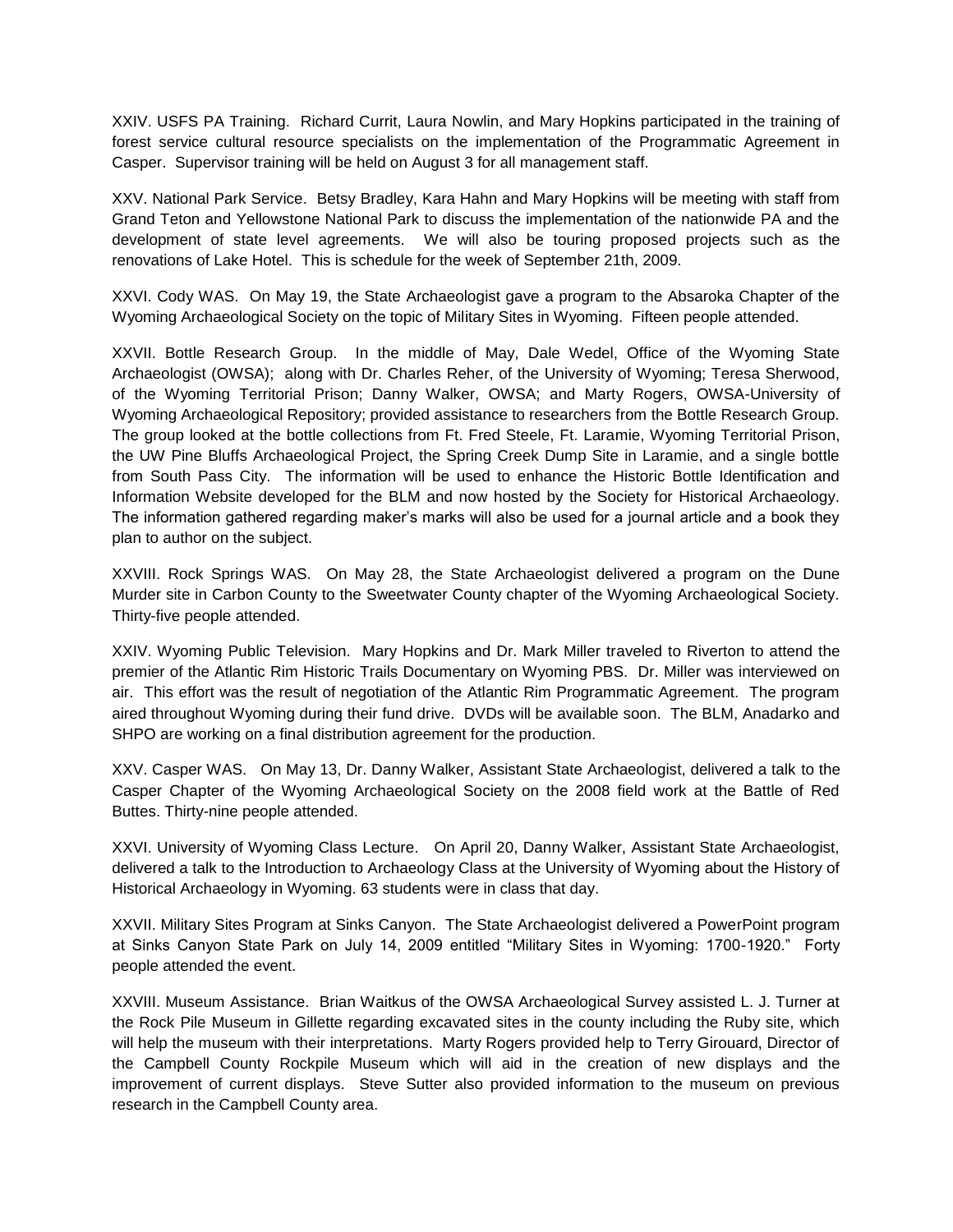XXIX. Emigrant Trail Assistance. Brian Waitkus discussed the fire history along the California Trail with David Lowe of the California Interpretive Trail Center. Interest was expressed in the Native American practices of burning the range for various reasons along the transportation route.

XXX. Wild About OREO Educators camp program. Dan Eakin of the OWSA Archaeological Survey gave a presentation on the Nez Perce project at the evening campfire of this group. The Wyoming Game and Fish Department's Dennie Hammer praised him as very articulate, a good presenter, and skillful in answering questions. The following day he led a field trip for around 15 people to one of the Sheepeater Indian sheep traps on our Spence-Moriarity wildlife habitat management area.

XXXI. Fall WAPA Meeting. The fall Wyoming Association of Professional Archaeologists will be held in Lander on September 25th.

XXXII. OWSA Fieldwork. Dr. Danny Walker has spent another field season at Ft. Laramie National Historic Site and is working at the Wardell Buffalo Kill site in Sublette County. OWSA crews are at Guernsey and Yellowstone as well as many other projects throughout the state.

WAPA, 2009 Fall Meeting Agency Reports BLM, Cody Field Office (Kierson Crume)

I. 14,000 acre block inventory in northern Oregon Basin in anticipation of a Geophysical Project (Golder, Associates)

II. 4.7 miles of the Wiley Canal evaluated for NRHP eligibility in anticipation of a road improvement / rehabilitation (Rosenberg Historical Consultants)

III. 2nd Annual Wyoming Site Stewardship Program training (WY SHPO)

IV. Take It Outside "Living Landscape" project in environmental education (partner with Greybull River Sustainable Landscape Ecology non-profit)

V. Oregon Basin Petroglyph Clean-Up Day (partner with WAS, Absaroka Chapter, NWCC, Intro to Archaeology, and the Wyoming Site Stewardship Program)

VI. Dedication of the "Escape the Clark"s Fork" interpretive sign at Edelweiss (partner with Cody Chapter, Nez Perce Trail Foundation non-profit, and the University of San Diego Extension at Sacramento, California)

VII. Bighorn Basin Resource Management Plan revision (Worland and Cody Field Office 1-EIS, with 2- Record of Decisions)

## BLMPFO (Dave Vlcek)

Busy busy. The Jonah archaeology exhibit is open at the Museum of the Mountain Man now. Artifacts from Jonah from Paleoindian times through the late Prehistoric, a reconstructed life size sagebrush Archaic house pit, many illustrations of the Early Archaic occupation and excavated houses of Jonah are on display, as is an atl atl with dart. More to come after next winter.

Re excavations, Jana, the Heidi site, but perhaps more importantly, the Sidewinder Site which you can summarize better than me. Can't wait to see the C-14 dates; the late points have me worried.